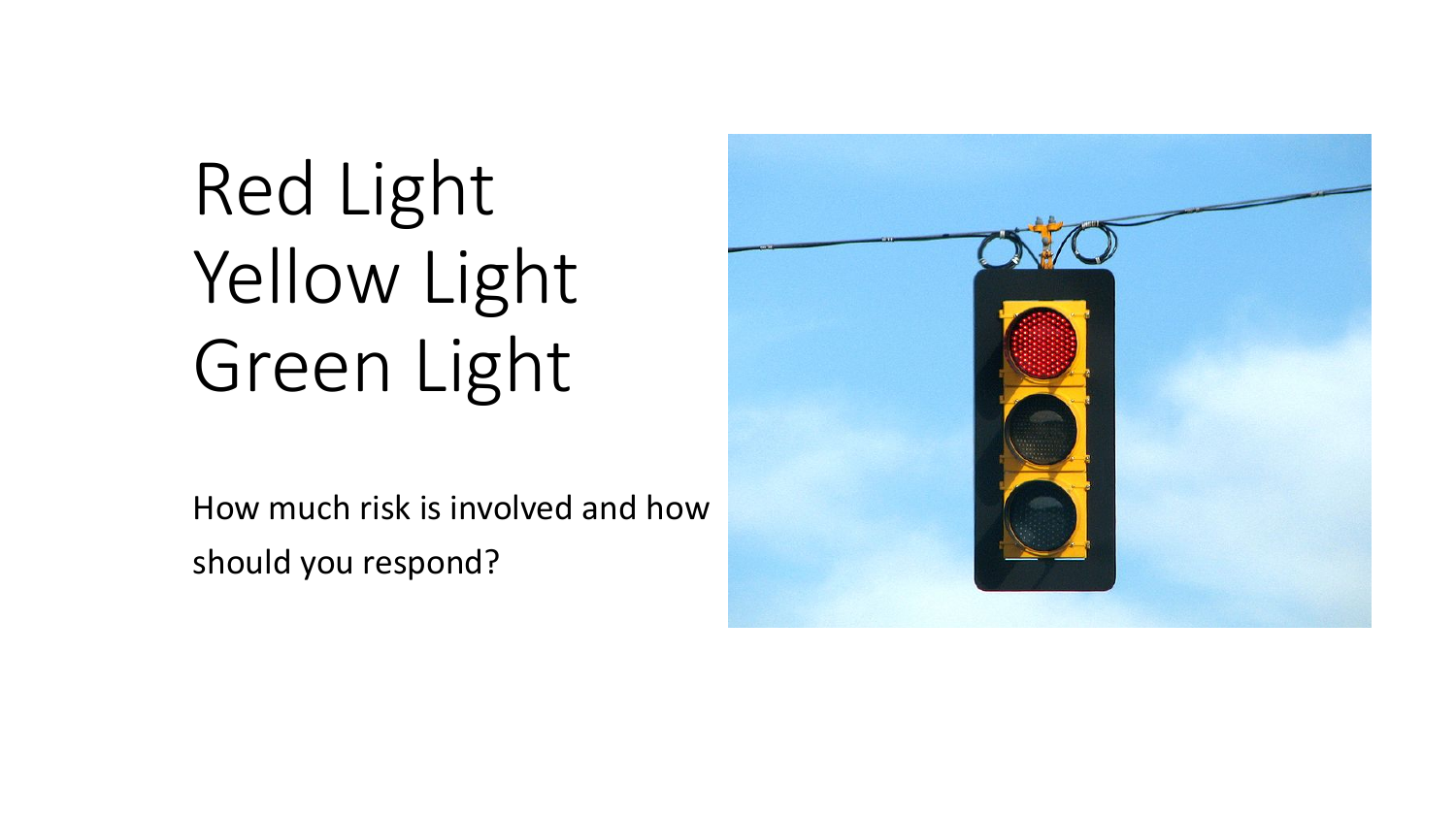## The Options

• Red Light: STOP! Do not proceed!

• Yellow Light: Proceed with caution.

• Green Light: Full Speed Ahead!

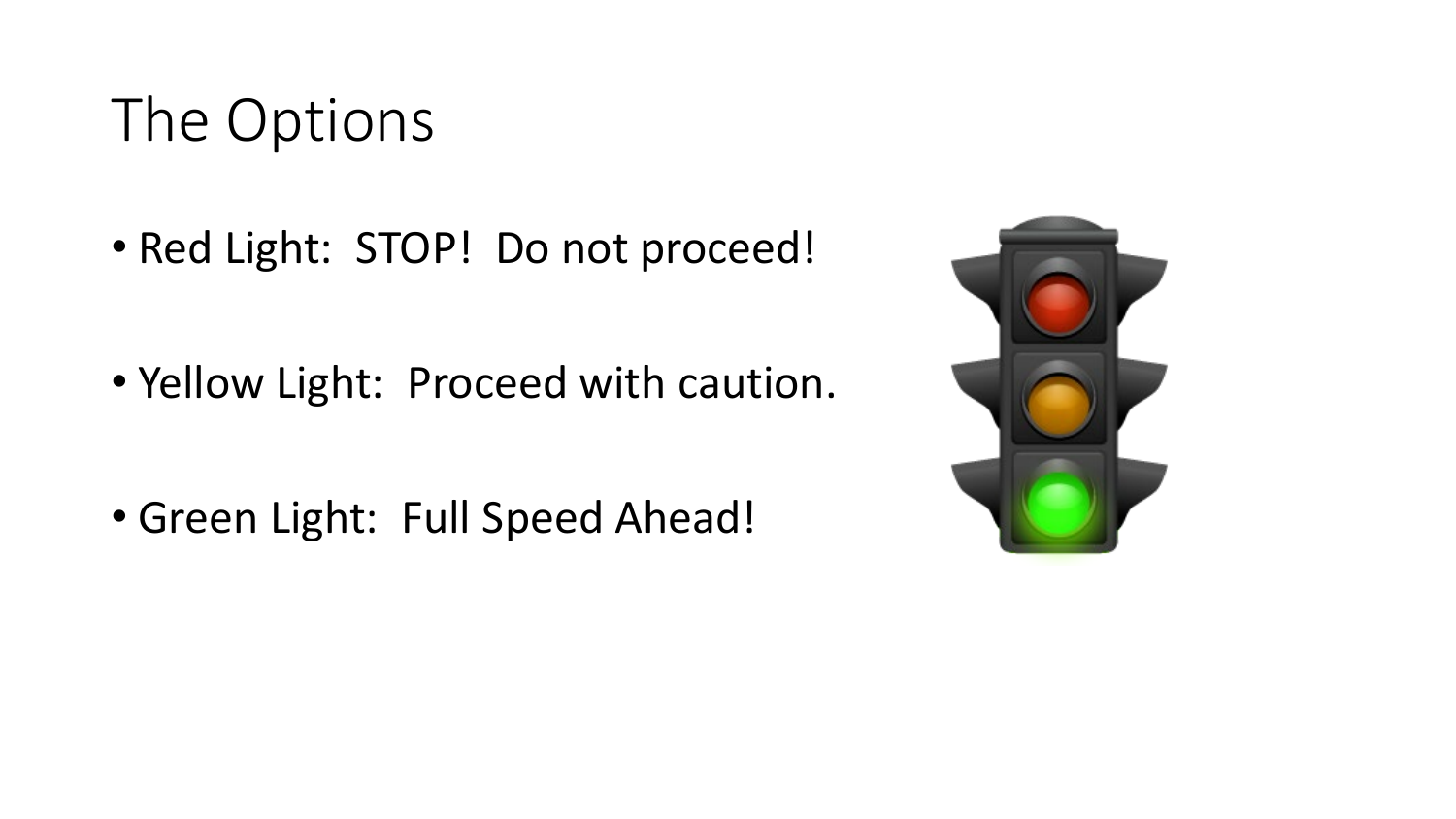### #1

- A PI's National Science Foundation grant will be expiring next month. He finally got around to looking at your financial reports and noticed that he still has \$20,000 unspent, so he'd like to buy a new electron microscope for his lab.
- Red Light: An auditor will see spending funds on a piece of equipment just before a project ends as a red flag. The allocability of the equipment will be questioned. STOP!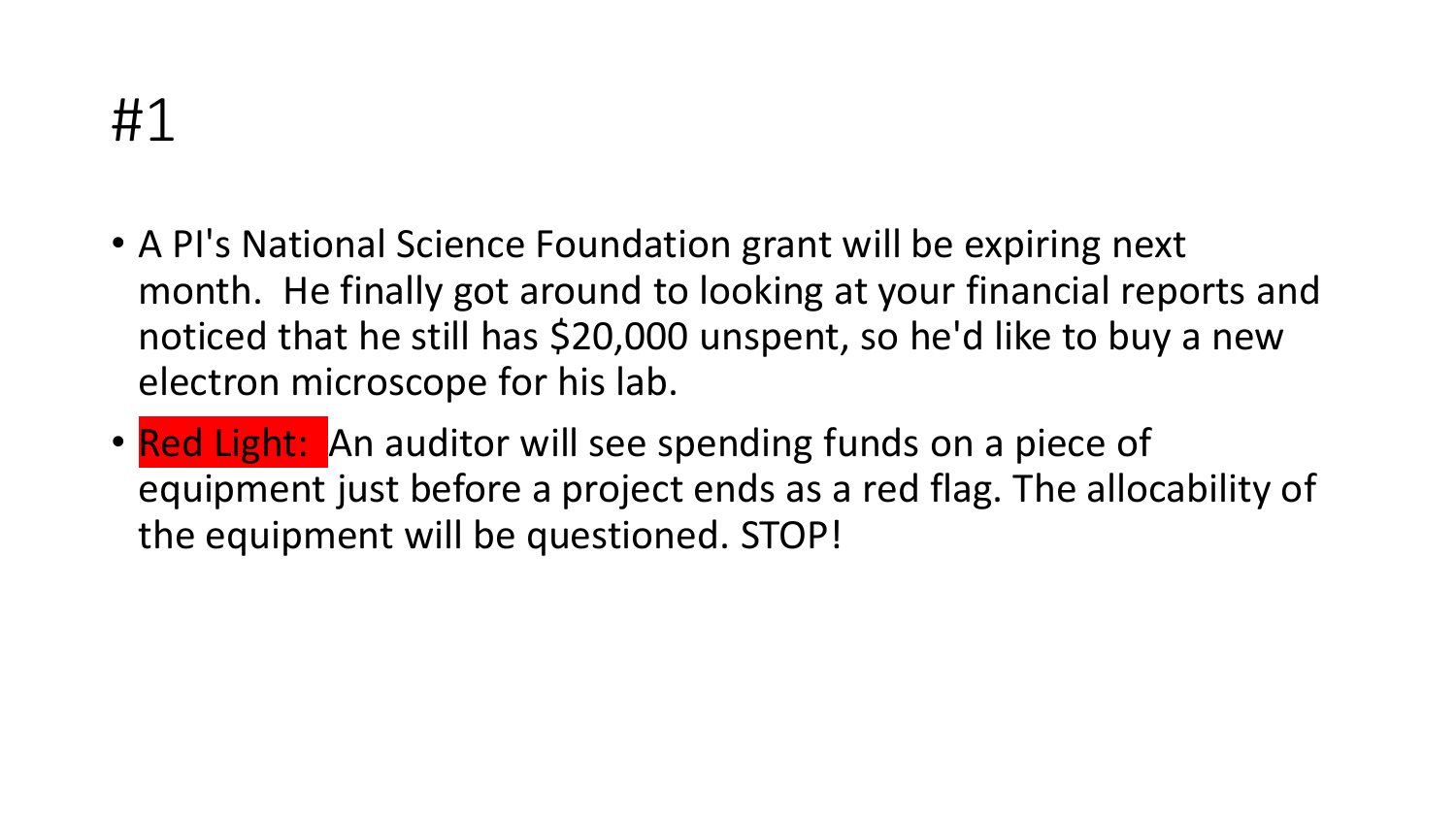

A PI needs to start work on her US Dept of Education grant before the current K-12 school year ends, but the award document just arrived at SPO. The project start date is January 1, 2022 and the sponsor allows for 90-day pre-award costs. The PI asks you to process a fund advance as soon as possible.

Green Light: In this case, the award has arrived, the start date is known, the sponsor allows for pre-award costs, and the fund advance will be set up within the 90 day pre-award period. This a low risk situation for the University. Proceed.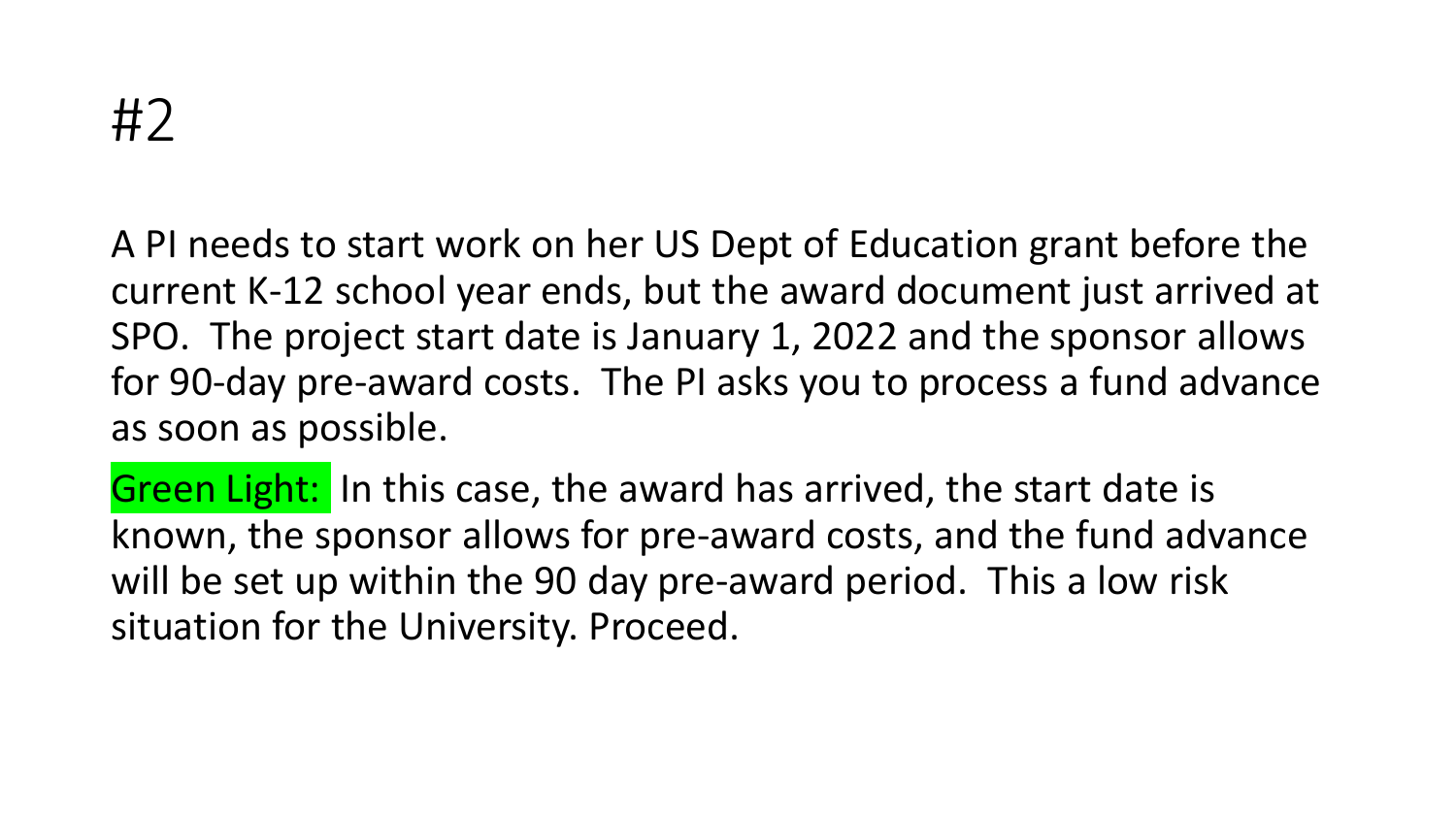A PI approaches you about applying for an upcoming grant proposal, and wants to know what university overhead rates need to be considered. After you show him the different F&A rates on SPO's website, he tells you, "I'm not going to be doing any research, and I'm 'off-campus' because I'm working from home because of COVID, so I'll just let the program officer know we need 16.5% for overhead.

Red Light: Pls must complete the Off-Campus F&A questionnaire before a decision is made about using the off-campus rate. Working from home is not considered off-campus. STOP!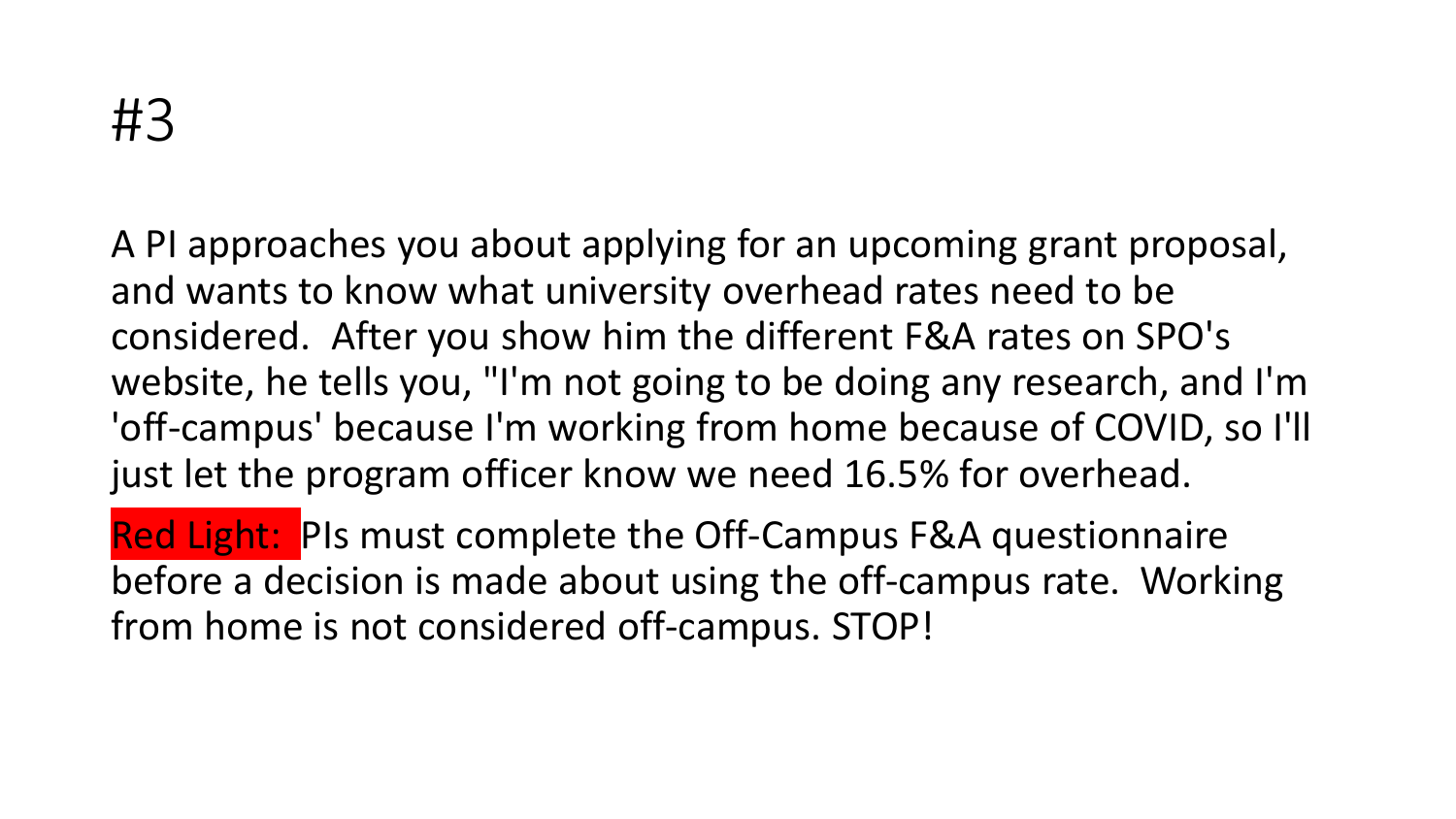

A PI of an NSF award has realized that she needs less funds for supplies than she originally thought. She wants you to re-budget some of the funding for supplies into an existing budget line for participant support costs so that she can offer more participant stipends. If you do this, the University will collect less overhead, but it will not change the SOW.

Green Light: In this case, funds are moving FROM the supply line TO an existing allowable Participant Support Cost. Prior approval from NSF is not needed. Go!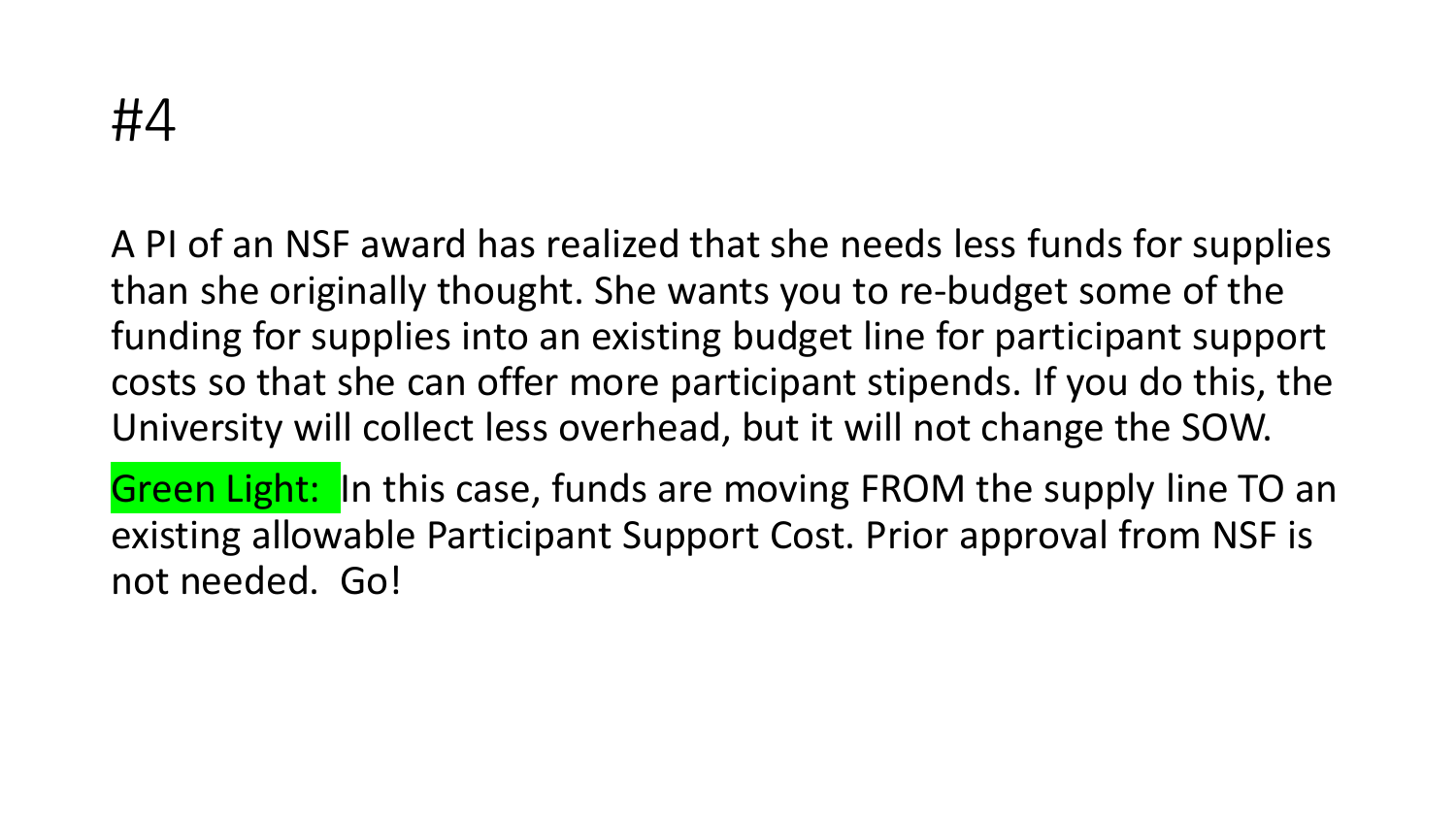You are helping a PI complete her other support document for a research proposal to NIH. You are aware that she has not listed her consulting work with a local Medical Center.

Yellow Light: In this situation, you would need to know more so a cautious approach is best. You would need to know if the consulting work in related to research. If so, it should be reported. Non-research consulting does not need to be reported as "other support." Proceed with caution.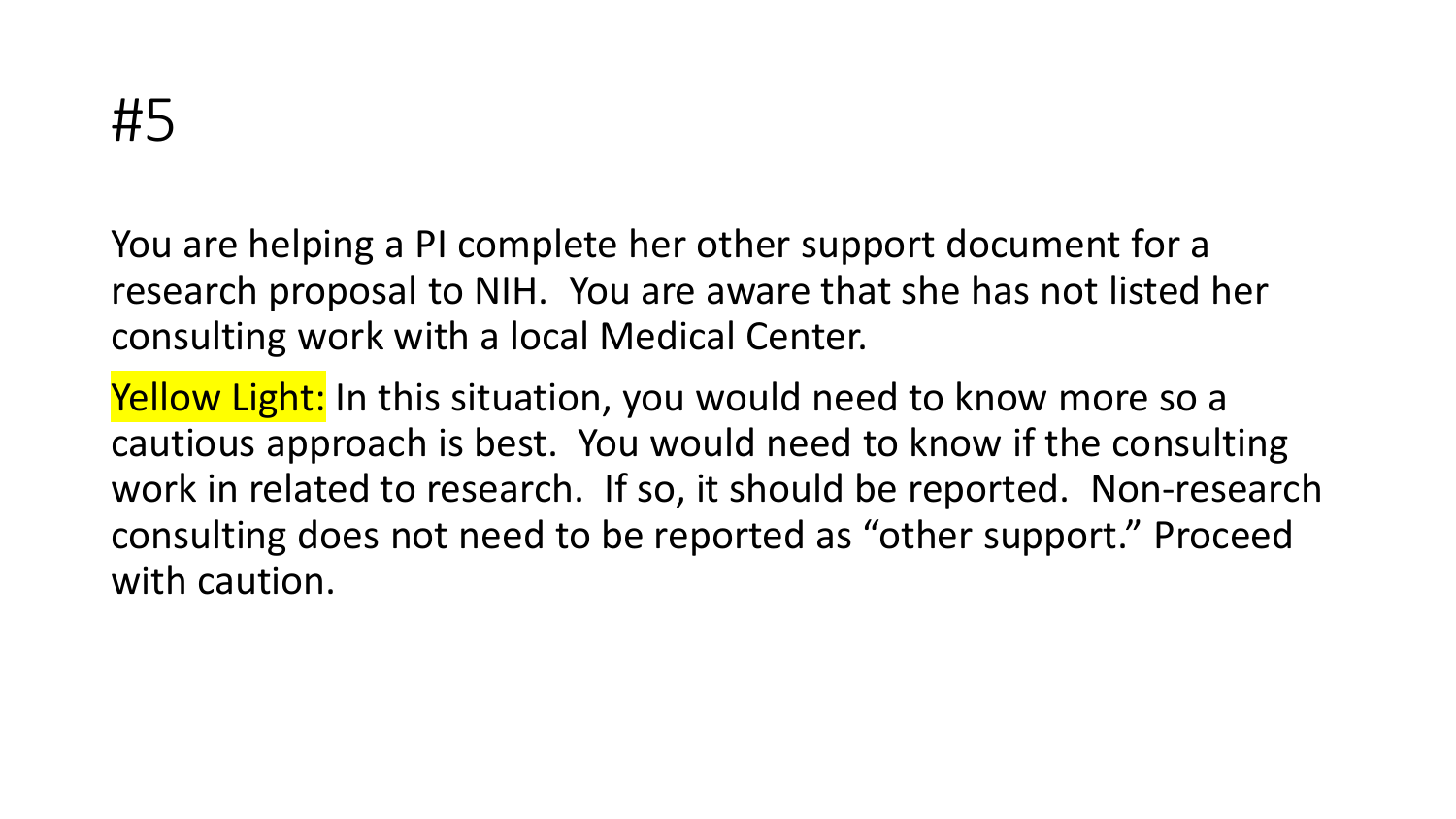## How risky are you?